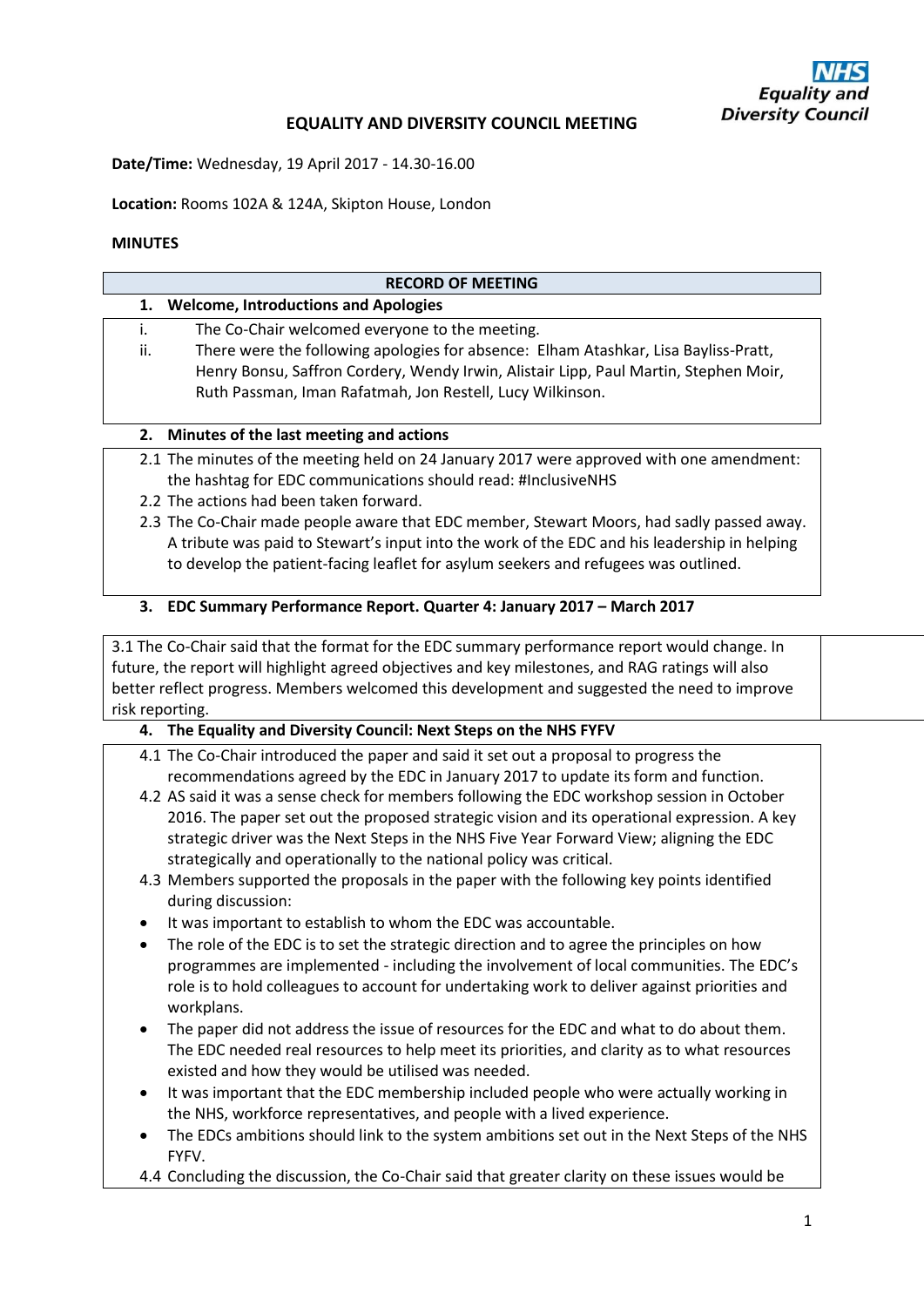discussed at a planned workshop style session on the development of the EDC. The work from this workshop will then be presented to the EDC at its July meeting for ratification.

## **5. EDC Draft Annual Report: 2016/17**

5.1 The Co-Chair introduced the draft NHS EDC Annual Report and highlighted the importance of signalling what the EDC had achieved during the last year.

5.2 Comments had been received from people who were not able to attend the meeting e.g. CQC. 5.3 The following suggestions on how the annual report could be improved were:

- Where possible, include comments and personal stories or statements from charities or groups representing protected characteristics and inclusion health groups.
- Highlight the challenges faced not just the successes.

5.4 The Co-Chair asked members to submit any further comments within the next two weeks so that work on the annual report could be concluded before the next meeting. The Secretariat would send a form to secure feedback and comments. **ACTION**: EDC Secretariat.

## **6. Workforce Race Equality Standard**

- 6.1 RK and YC introduced the second annual WRES data report, the first to cover all nine WRES indicators. They reported that a 100% return from Trusts and more confidence this year re: data quality.
- 6.2 The report which was published today [\(Workforce Race Equality Standards \(WRES\) annual](https://www.england.nhs.uk/wp-content/uploads/2017/03/workforce-race-equality-standard-data-report-2016.pdf)  [report\)](https://www.england.nhs.uk/wp-content/uploads/2017/03/workforce-race-equality-standard-data-report-2016.pdf), highlighted a number of key findings including:
- White shortlisted job applicants are 1.57 times more likely to be appointed from shortlisting than BME shortlisted applicants, who remain noticeably absent from senior grades within Agenda for Change (AfC) pay bands.
- BME staff in the NHS are significantly more likely to be disciplined than white staff members.
- An increase in numbers of BME nurses and midwives at AfC Bands 6 to 9 is observed for the period between 2014 and 2016.
- 6.3 JC welcomed the finding regarding BME nurses and midwives. It was important to concentrate on the delivery and to look at organisations, other than NHS Trusts, for example the ALBs.
- 6.4 It was acknowledged that more work needed to be undertaken with Ambulance Trusts, where improvements were needed. IH offered to work with the WRES Team on this as she had connections with an ambulance trust in Yorkshire. **ACTION**: IH and WRES Team.
- 6.5 In relation Ambulance Trusts, the Co-Chair suggested offering targeted support to the Ambulance Trusts. YC noted that the WRES Team was working closely with the Association of Ambulance Chief Executives and work was commencing to help make improvements across this sector.
- 6.6 It was important for the EDC to influence the system, for example, in relation to the composition of Trust Boards. This was something which could possibly be discussed at the proposed EDC workshop.
- 6.7 RK said that work on the link between staff experience and patient satisfaction was being updated and would be made available by the WRES Team.
- 6.8 On behalf of the EDC, the Co-Chair thanked the WRES Team for their excellent work.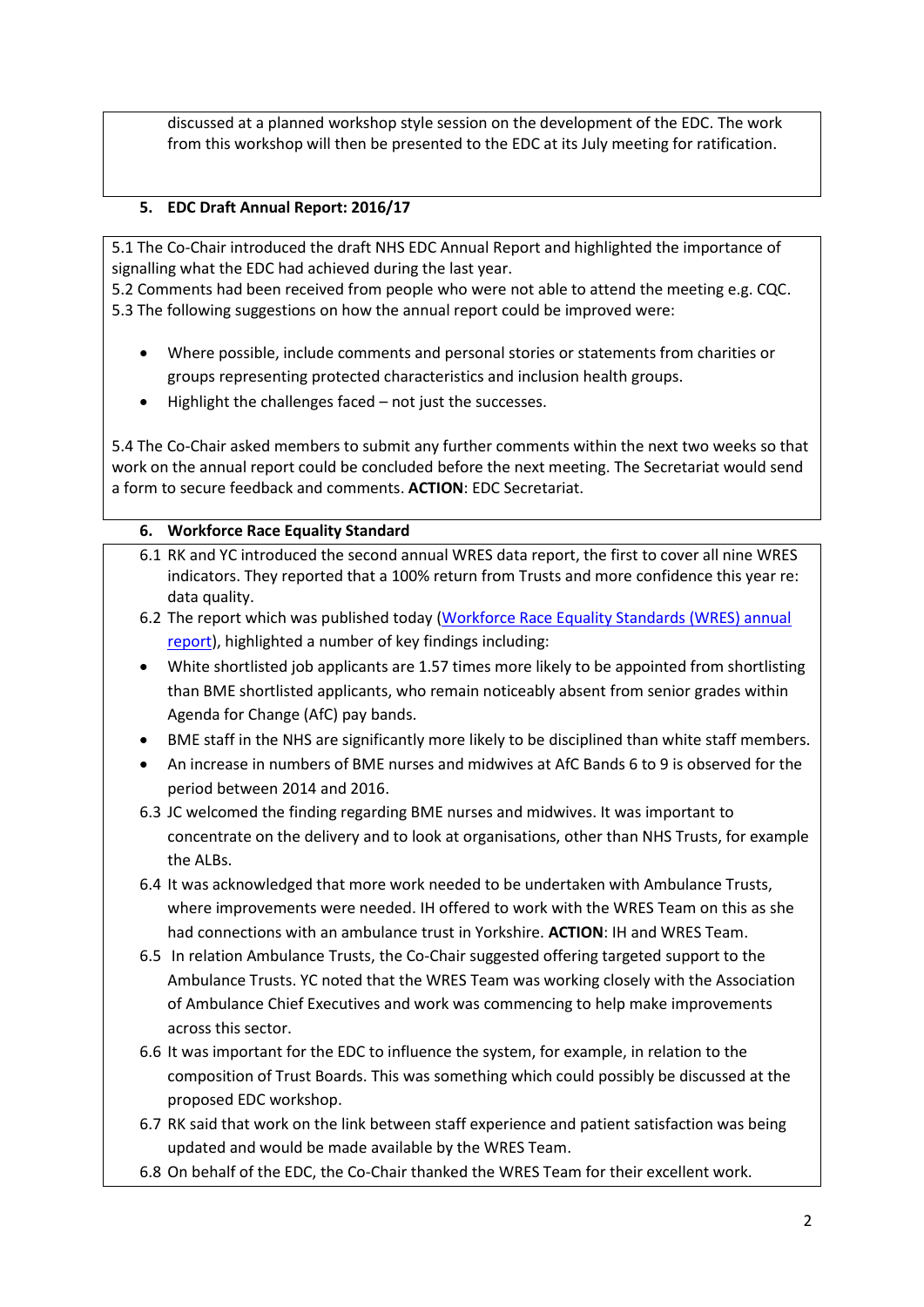## **7. EDC subgroup updates**

- 7.1 The Co-Chair asked for comments by exception to the EDC Subgroup papers. The following points were noted:
- EDS2 Subgroup: the subgroup wanted to acknowledge SM contribution to the work of the group.
- Leadership and Workforce subgroup: It was important to make sure medical staff would be covered by the WDES.
- NHS Learning Disability Programme: this programme transferred to the NHS England Equality and Health Inequalities Team from 1 April 2017. Tribute was paid to the excellent work undertaken by the Programme, e.g. in relation to the Pledges led by LK. EDC members were encouraged to Pledge and to employ people with a learning disability. The Co-Chair also made people aware that Health Education England was now an approved training provider for supported internships across the NHS and has been allocated up to £1.2m by the Education Funding Agency to support up to 120 interns with a learning disability. Delivery will commence in the North East in September 2017. Secondly, the NHS had been designated by DfE as a "Pacesetter" to increase the proportion of people with LDD doing apprenticeships. HEE will be leading this work and several trusts have expressed an interest in being involved.
- Data Measurement Subgroup: an indicative date of the 27 April 2017 was planned for the publication of the Sexual Orientation Monitoring Standard but was subject to the Specification going through the NHS England Gateway process.
- Communications Subgroup: the programme of blogs was on track. It was noted that a blog on the achievements of the LD Programme should be included. A key objective was to coordinate communications across the system with EDC members. **ACTION**: IF.

### **8. Any other business**

None.

| Agreed as an Accurate Record of the Meeting |                             |  |  |  |
|---------------------------------------------|-----------------------------|--|--|--|
| Date:                                       | 18 July 2017                |  |  |  |
| Signature:                                  | Joan Saddler - EDC Co-Chair |  |  |  |
| Name:                                       | Simon Stevens               |  |  |  |
|                                             | Joan Saddler                |  |  |  |
| Title:                                      | <b>EDC Co-Chairs</b>        |  |  |  |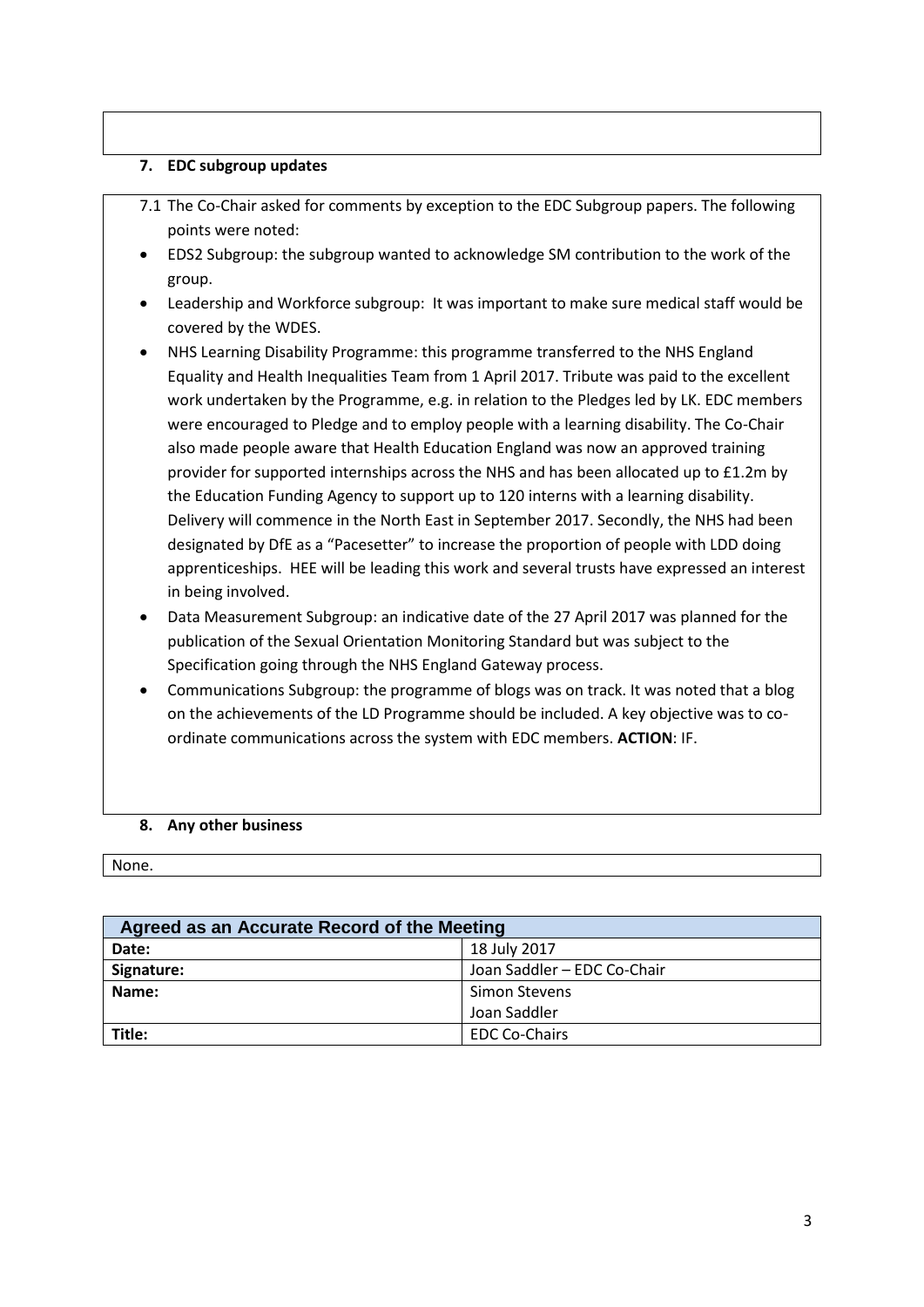### **EDC MEMBERS:**

| <b>First name</b> | <b>Surname</b>       | Organisation                                                          |
|-------------------|----------------------|-----------------------------------------------------------------------|
| Elham             | <b>Atashkar</b>      | <b>Lived Experience Greater Manchester</b><br><b>NHS Values Group</b> |
| <b>Dame Sue</b>   | <b>Bailey</b>        | <b>Academy of Royal Medical Colleges</b>                              |
| Lisa              | <b>Bayliss-Pratt</b> | <b>Health Education England</b>                                       |
| Lynn              | <b>Berry</b>         | <b>Lived Experience Greater Manchester</b><br><b>NHS Values Group</b> |
| <b>Henry</b>      | <b>Bonsu</b>         | <b>Broadcaster</b>                                                    |
| <b>Sally</b>      | <b>Brett</b>         | <b>British Medical Association</b>                                    |
| <b>Jabeer</b>     | <b>Butt</b>          | <b>Strategic Partners (Race Equality</b><br>Foundation)               |
| <b>Saffron</b>    | <b>Cordery</b>       | <b>NHS Providers</b>                                                  |
| Jane              | <b>Cummings</b>      | <b>Chief Nursing Officer</b>                                          |
| Andrew            | <b>Dillon</b>        | <b>National Institute for Clinical Excellence</b>                     |
| <b>Scott</b>      | <b>Durairaj</b>      | <b>NHS England</b>                                                    |
| Alan              | <b>Farmer</b>        | <b>NHS Improvement</b>                                                |
| <b>Sara</b>       | Gorton               | <b>NHS Staff Council, Unison</b>                                      |
| Dr Amir           | <b>Hannan</b>        | <b>Haughton Thornley Medical Centres,</b><br><b>Hyde</b>              |
| <b>Isabel</b>     | <b>Hunt</b>          | <b>NHS Digital</b>                                                    |
| Wendy             | Irwin                | <b>Royal College of Nursing</b>                                       |
| <b>Tracie</b>     | <b>Jolliff</b>       | <b>NHS Leadership Academy</b>                                         |
| <b>Alistair</b>   | Lipp                 | <b>NHS England</b>                                                    |
| Paul              | <b>Martin</b>        | <b>Strategic Partners (LGBT Foundation)</b>                           |
| Liz               | <b>McAnulty</b>      | <b>Patients Association</b>                                           |
| <b>Stephen</b>    | <b>Moir</b>          | <b>Head of Profession: Human Resources</b>                            |
| <b>Danny</b>      | <b>Mortimer</b>      | <b>NHS Employers</b>                                                  |